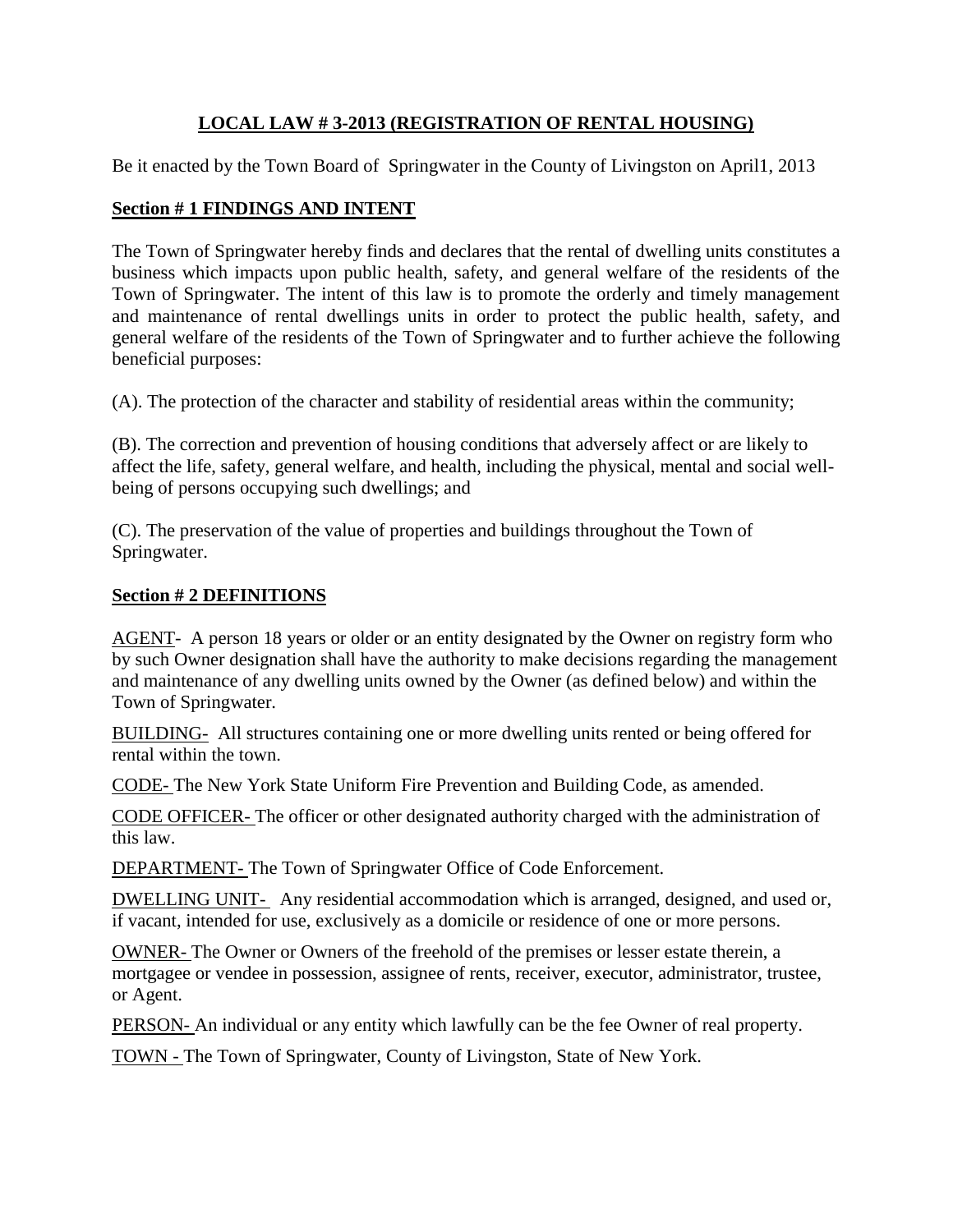# **Section # 3 RENTAL HOUSING REGISTRY OF OWNER, INSPECTIONS, AND EXEMPTIONS:**

A. In addition to any registry requirements pursuant to the New York Multiple Residence Law, no person shall allow to be occupied, or rent to another for occupancy, any dwelling unit unless the Owner has first registered the building with the Town, in accordance to section 4 of this Law.

B. Any apartment that is presently vacant must be inspected by the Office of Code Enforcement prior to rental to ensure compliance with New York State Uniform Fire Prevention and Building Code for the rental units.

C. Exemptions- The provisions of this Law shall not apply to municipal housing authorities, hotels, motels, bed and breakfast establishments, or nursing homes, if such buildings are subject to state and/or federal licensing or regulations concerning the safety of the users or tenants. In addition, the provisions of this Law shall not apply to single family residential structures that are Owner occupied.

D. All buildings subject to this Law shall be inspected by the Office of Code Enforcement at least every twenty-four (24) months.

# **Section # 4 REGISTRATION**

A. Within ninety (90) days after effective date of this law, the Owner or Owners of each building existing with one or more dwelling units shall file with the Town of Springwater Clerk, a registry form. The Owner of each building constructed or modified to one or more Dwelling Units after this effective date must file a registry form prior to occupancy of such Dwelling Unit. The registry application shall set forth the following information, in addition to other information required by the Office of Code Enforcement or other agencies within the Town, which from time to time may be necessary to administer, enforce, and insure compliance to this law:

(1) Name, principal residence address, principal business address, telephone number, and e-mail address, if available, of each Owner of record. If the Owner is an association, partnership, limited liability partnership, joint tenant, tenant in common, tenant by the entirety, or other entity, information as set forth above as to of each and every Owner, partner, or general partner shall be provided;

(2) If the Owner is a corporation or a limited liability company, the principal place of business of the corporation, the names, titles, and residence addresses of all officers, directors, managing or general Agents must be provided;

- (3) The street address of each building;
- (4) The number of dwelling units in each building;
- (5) If applicable, the required information must be provided for the Owner-designated Agent;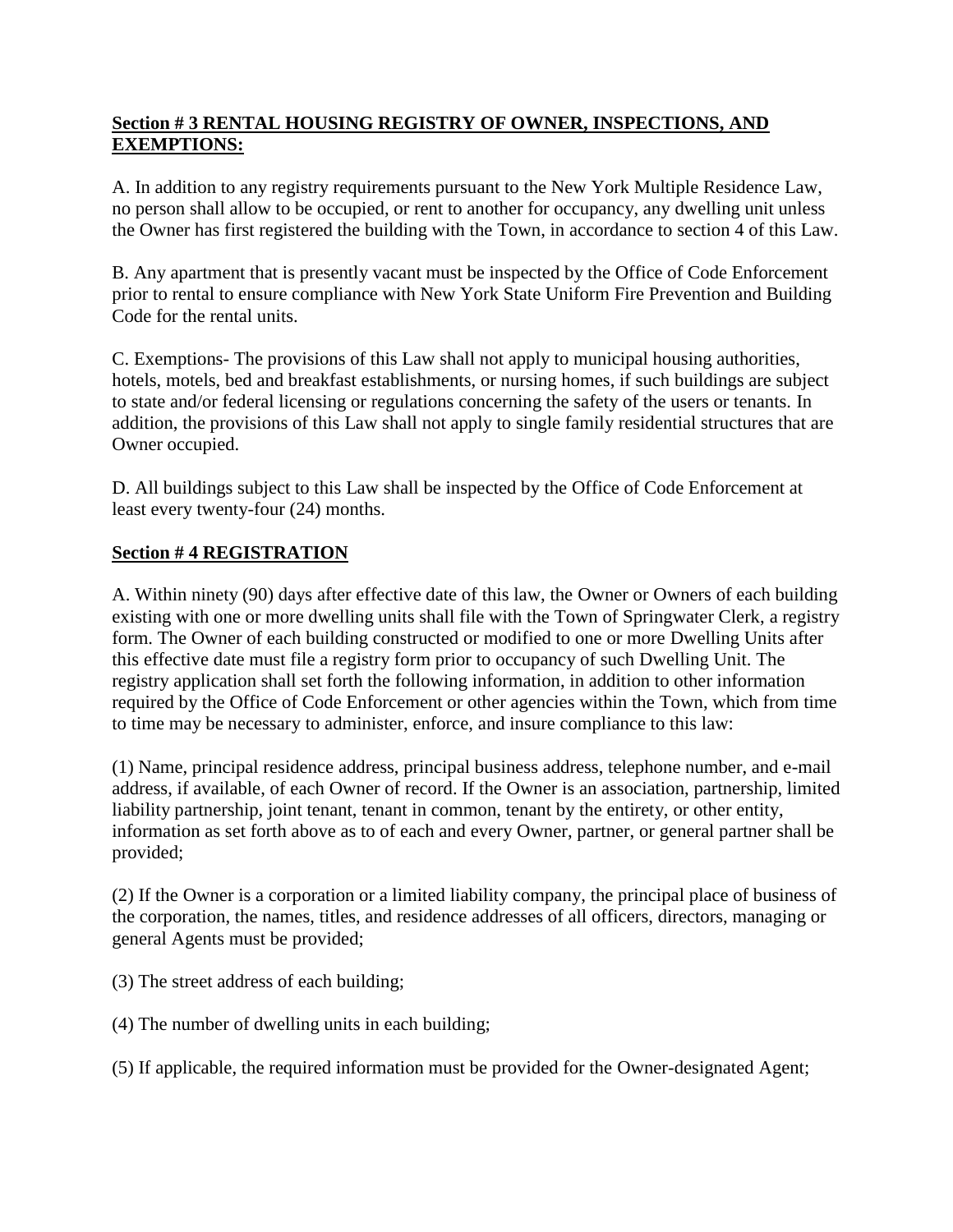(6) The type(s) of any fire protection located within each building;

(7) It shall be the responsibility of the Owner to properly register any and all changes of address, Agent, or any other registration information that may occur after filing of the registry. This must be done within (30) days of said change.

(8) For the purposes of this section, a post office box shall not be accepted as the Owner's or Agent's address. Further, the building that is being registered shall not be accepted as the Owner's or Agent's address unless it is the principal place of business or the residence of the Owner or Agent.

- (9) (A) The owner shall specify the address to which all notices, violations, and any invoices for fees are to be delivered.
	- (B). All inspections by the office of Code Enforcement must be requested at least (7) days in advance. A fee of fifty dollars (\$50.00) will be charged for each inspection.
	- (C). If said Owner's principal place of business is not located within Livingston County, or is located within Livingston County but none of the business's officers, directors, or members reside in said county, or the Owner's principal residence is not located within said county, the Owner must designate on the registry form a natural person 18 years of age or older who resides in Livingston County as the Agent whom the Owner authorizes to make decisions regarding management and maintenance of the building and upon whom service of legal process and all notices may be served or delivered. The Owner's designation of an Agent shall authorize and empower the Agent to make all decisions on behalf of the Owner.
	- (D). Within sixty (60) days of the date of transfer of the title to any building subject to this law, the new Owner shall file a new registry form.

#### **Section # 5 FEES**

A. There shall be no filing fee for any Owner filing a registry form within ninety (90) days after the effective date of this Law.

B. Thereafter, an Owner who owned a building during said ninety (90) day period but failed to file a registry form during such period shall pay at the time of filing a registry fee of one hundred twenty-five dollars (\$125.00) for each building registered.

C. There shall be no filing fee for Owners filing an amended registry form pursuant to section 4.A.7 of this Law.

#### **Section # 6 VIOLATIONS**

In addition to any other remedies available under law, any Owner failing to comply with the requirements of this Law must apply for a probationary certification. In the event that the Owner fails to apply for and obtain a probationary certification, the Office of Code Enforcement may cause to be posted conspicuously on any or all of the Owner's buildings containing rental dwellings units a "Do Not Occupy" stating substantially as follows: These premises are